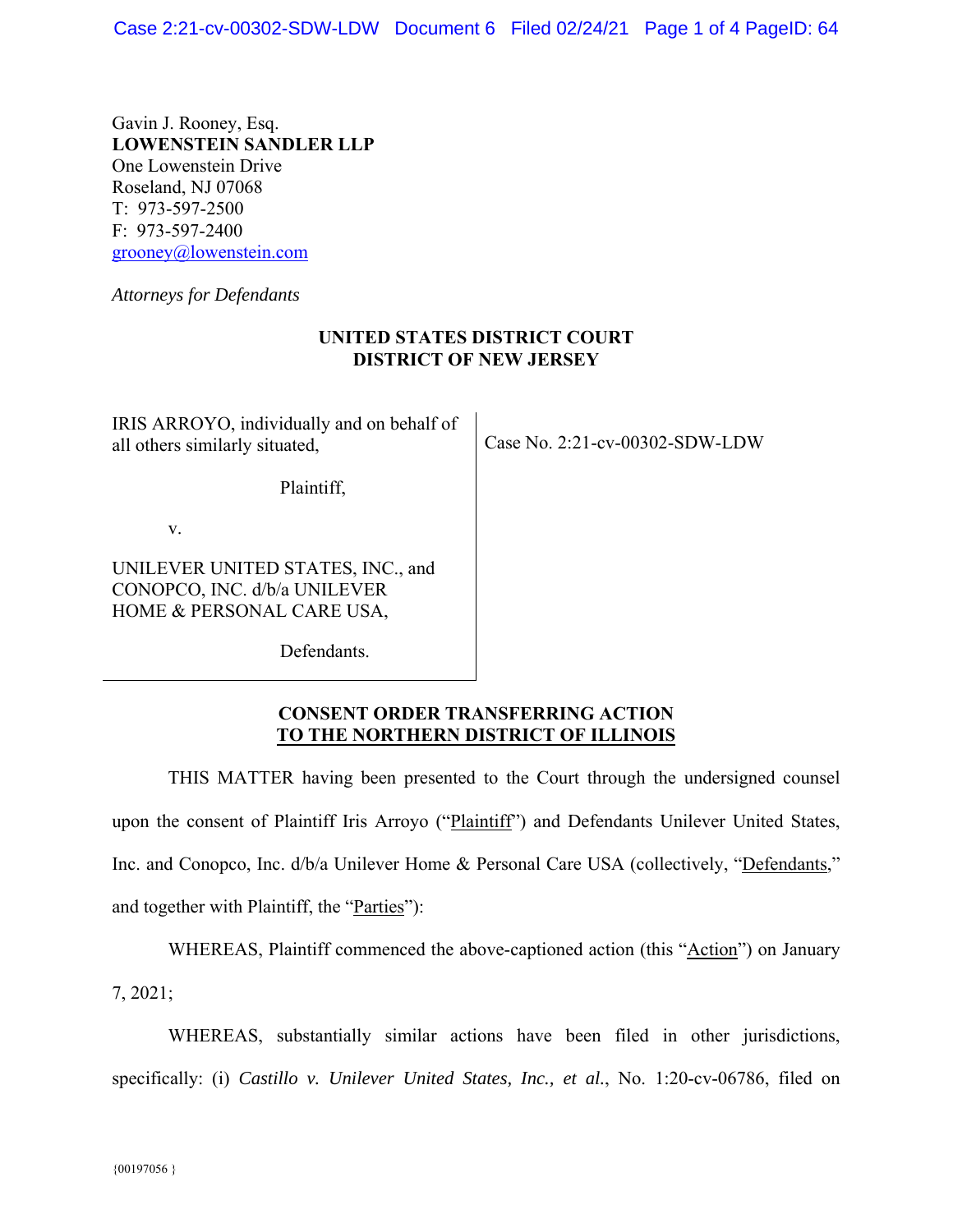November 16, 2020, in the United States District Court for the Northern District of Illinois (the "First-Filed Action"); (ii) *Libbey v. Unilever United States, Inc., et al.*, No. 4:20-cv-08075-JSW, filed on November 16, 2020, in the United States District Court for the Northern District of California; and (iii) *Lipetz, et al. v. Unilever United Sates, Inc. et al.,* No. 2:20-cv-06350-CFK, filed on December 17, 2020, in the United States District Court for the Eastern District of Pennsylvania (collectively, the "Related Actions");

WHEREAS, the Plaintiff in this Action and the plaintiffs in the Related Actions are represented by overlapping counsel;

WHEREAS, this Action and the Related Actions involve the same Defendants and are asserted on behalf of nationwide putative classes of purchasers of the same products manufactured by Defendant Unilever United States, Inc.;

WHEREAS, this Action and the Related Actions involve substantially similar issues of fact and law;

WHEREAS, litigating this Action and the Related Actions in separate jurisdictions would be inefficient and present the risk of inconsistent results, and would be inconvenient to the Parties and witnesses alike;

WHEREAS, having this Action and the Related Actions proceed before the same Court will eliminate the potential for inconsistent rulings on critical pretrial motions, including class certification, eliminate the burden of duplicative discovery on common issues, prevent unnecessary use of judicial resources, and reduce the overall costs and burdens for all parties;

WHEREAS, the Parties jointly seek to transfer this Action to the United States District Court for the Northern District of Illinois, the jurisdiction in which the First-Filed Action was

2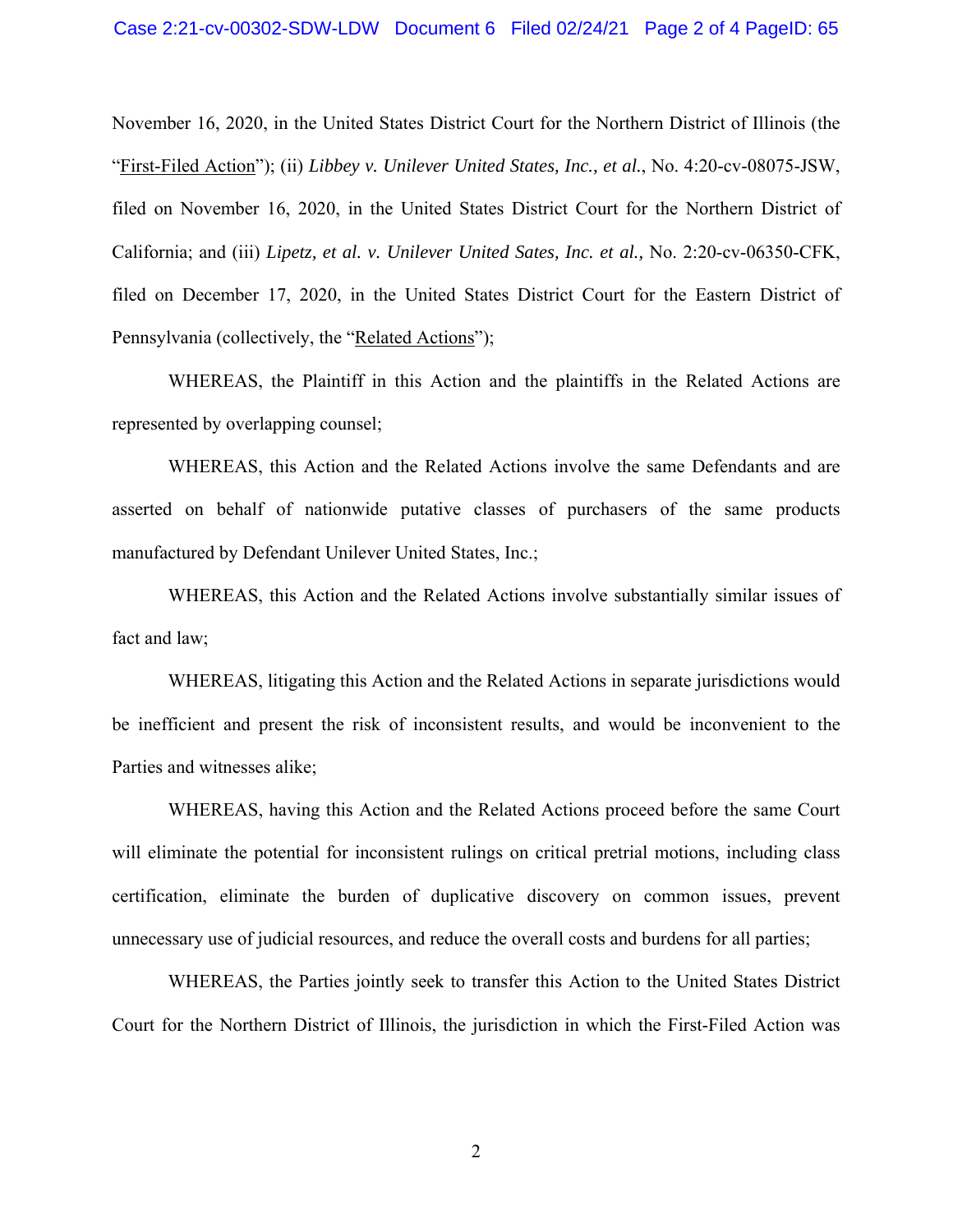## Case 2:21-cv-00302-SDW-LDW Document 6 Filed 02/24/21 Page 3 of 4 PageID: 66

filed, which would serve the convenience of the Parties and witnesses, and the interests of justice, as contemplated by 28 U.S.C.  $\S$  1404(a);

WHEREAS, the parties to the Related Actions have agreed to consolidation in the Northern District of Illinois, where Plaintiff has agreed to file a consolidated amended complaint to supersede the Complaint in this Action and the Complaints in the Related Actions, and to avoid burdening the Court, and the Parties have further agreed to adjourn Defendants' need to answer or move with respect to the current complaints until such time as Plaintiff files that consolidated amended complaint, and filed a motion in the *Castillo* Action in the Northern District of Illinois to this effect on February 17, 2021 [Dkt. No. 17]; and

WHEREAS, the parties to the remaining Related Actions have sought, or will soon seek, to transfer such actions to the Northern District of Illinois.

IT IS on this 24th day of February 2021, hereby:

ORDERED, upon good cause shown, that this Action is transferred to the Northern District of Illinois pursuant to 28 U.S.C. § 1404; and

ORDERED that the stay provided under Local Civil Rule 3.2 shall not apply to this Order.

**SO ORDERED:**  $s/Susan D. Wigenton$  DATE: February 24, 2021 Hon. Susan D. Wigenton, U.S.D.J.

We hereby consent to the form and entry of the within Order.

Dated: February 23, 2021 *s/ Jonathan Shub* 

Jonathan Shub Kevin Laukaitis **SHUB LAW FIRM LLC**  134 Kings Highway E, 2nd Floor Haddonfield, NJ 08033